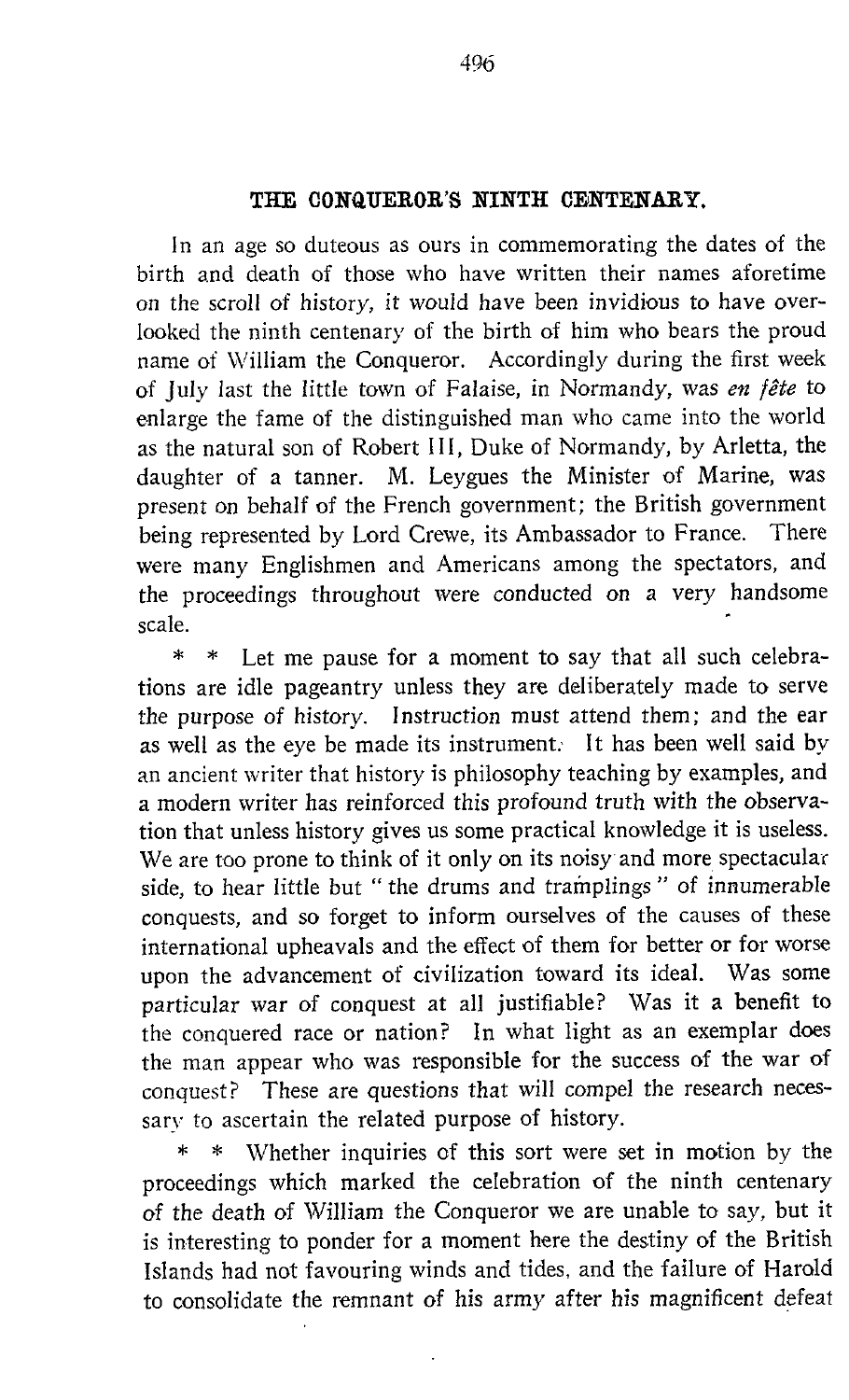## Sept., 1927] The Conqueror's Ninth Centenary. 497

of Hardrada and Tostig at Stamiord Bridge, less than a month before, given William the victory at Hastings. Before the conquest the English had not only a finer culture-the literary works of Caedmon, Bede, Aldhelm, Alcuin and King Alfred, and the rare craftsmanship of "Alfred's jewel," now reposing in the Ashmolean museum at Oxford, testify to that--but also a better frame of social order than their Norse kinsmen across the channel. There was nothing in Normandy to compare with the administration of justice in the communal courts of the Saxon shire and hundred, imperfect though it was. The Normans brought no written system of law with them to England, while before their coming Alfred, Edward the Elder, A:helstan, Edmund, Edgar, Cnut and Edward the Confessor had each of them promulgated laws for the governance of the territory over which they respectively ruled. But what England lâcked in the eleventh century was what Cnut, the Dane, was in <sup>a</sup> fair way to give her had his reign lasted twice nineteen years, namely, national unity leading to international importance. 'A recent writer has said of Cnut: "If he had lived till sixty instead of dying at forty, he might have left a more permanent mark on the world's affairs. He was a great ruler of men, and he was on his way to found a Nordic empire astride of the North Sea, with Scandinavia for one pillar and England for the other. Sea-power would have been its cement and its master spirit. If he had succeeded he would have changed the history of the world." And Cnut's treatment of the English was the very antithesis of that of William of Normandy.

William's laying waste of conquered England, his slaughter of its people as <sup>a</sup> pretext for security against revolt, and his confiscation of the estates and wealth of the leading families for distribution among the horde of adventurers who supported his invasion, constitute one of the bloodiest and meanest chapters in history. Some measure of " frightfulness " might have been condoned by posterity so far as his interests demanded its employment in the mopping up of the country immediately after Hastings; but his cruelty was extreme, even as against <sup>a</sup> people in arms, and wholly indefensible after <sup>a</sup> deputation from London, including Edgar Atheling himself, had offered him the crown. This was only two months after the great battle, and yet the scourge of robbery and violence . continued for six years. So that while' William swore by his coronation oath to govern according to the English laws then existing, both men and women of the conquered race soon came to learn that it was useless to seek legal protection of ariy kind against the greed and lust of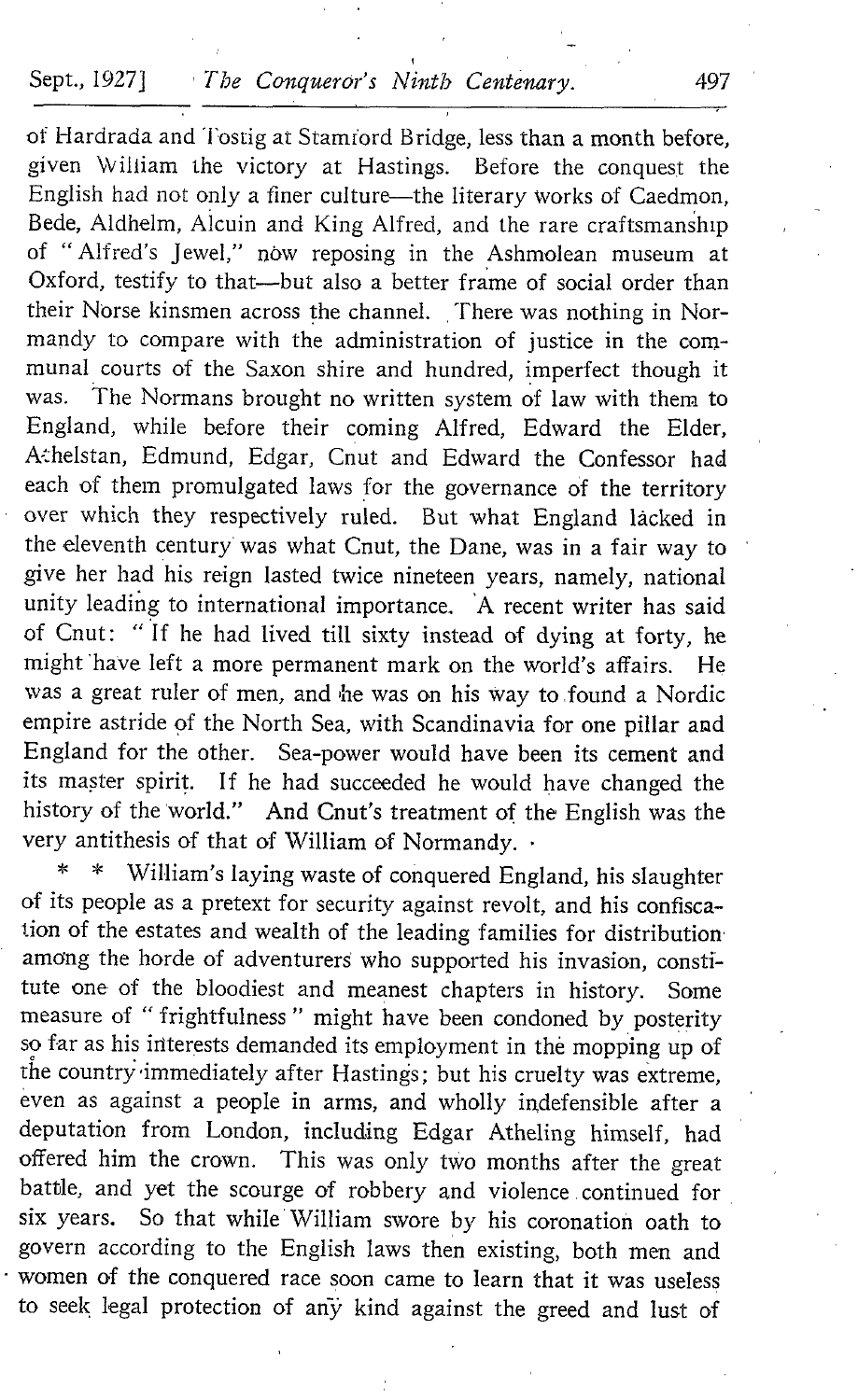their conquerors. These Normans were not Frenchmen, although they had sojourned in France for a century and a half and had adopted the speech and religion of the French; they were hardly more than the grandchildren of Rollo and his pirates of the North Sea, whom Charles the Simple placated by allowing them a footing in his dominions.

Different indeed was the policy of Cnut after he had won the kingship of England. He dismissed the greater part of his Danish soldiers, retaining only a small body-guard of them; he placed Englishmen in the highest offices of church and state; administered the English laws of King Edgar; and caused London to become the centre of European commerce in the north. In fine, he became to all intents and purposes an Englishman, ruling the country with so much acceptance that, as one writer puts it, "for many generations people spoke of his reign with regret, and regarded it as an oasis between the arid devastations of the Viking raids and the horrors of the Norman Conquest."

It is true that the work of Cnut in consolidating the English nation and giving it importance abroad suffered some detriment in the short reigns of his two sons; and it is also true that Edward the Confessor who was half-Norman in blood, by his favouritism toward the Normans and his appointment of them to many offices of importance, did much to depress the national spirit of his realm and render possible the success of William's invasion. But, on the other hand, the fact that the English people, through the Witan, compelled Edward to repeal his sentence of outlawry against the Godwin family, of whom Harold was one, shows that the patriotism fostered by Cnut was not by any means dormant, and that it might have been made to achieve great things under the direction of <sup>a</sup> strong man living in this world and not in the next as did Edward-the only canonized saint in the long history of English kings. That Harold had the qualities both of mind and body for leadership is unquestioned. Freeman calls him " the hero and the martyr of our native freedom." He was every inch a soldier; his skill in statecraft was demonstrated by his complete control over affairs towards the end of Edward's reign; the people as a whole regarded him as a patriot and their safe-<br>guard against foreign domination. Undoubtedly if Harold had guard against foreign domination. been vouchsafed the chance he would have pursued the policy of Cnut. His father had enjoyed the friendship of that monarch, and they held common views as to the administration of the affairs of the country. It is reasonable, therefore, to say that Harold, both